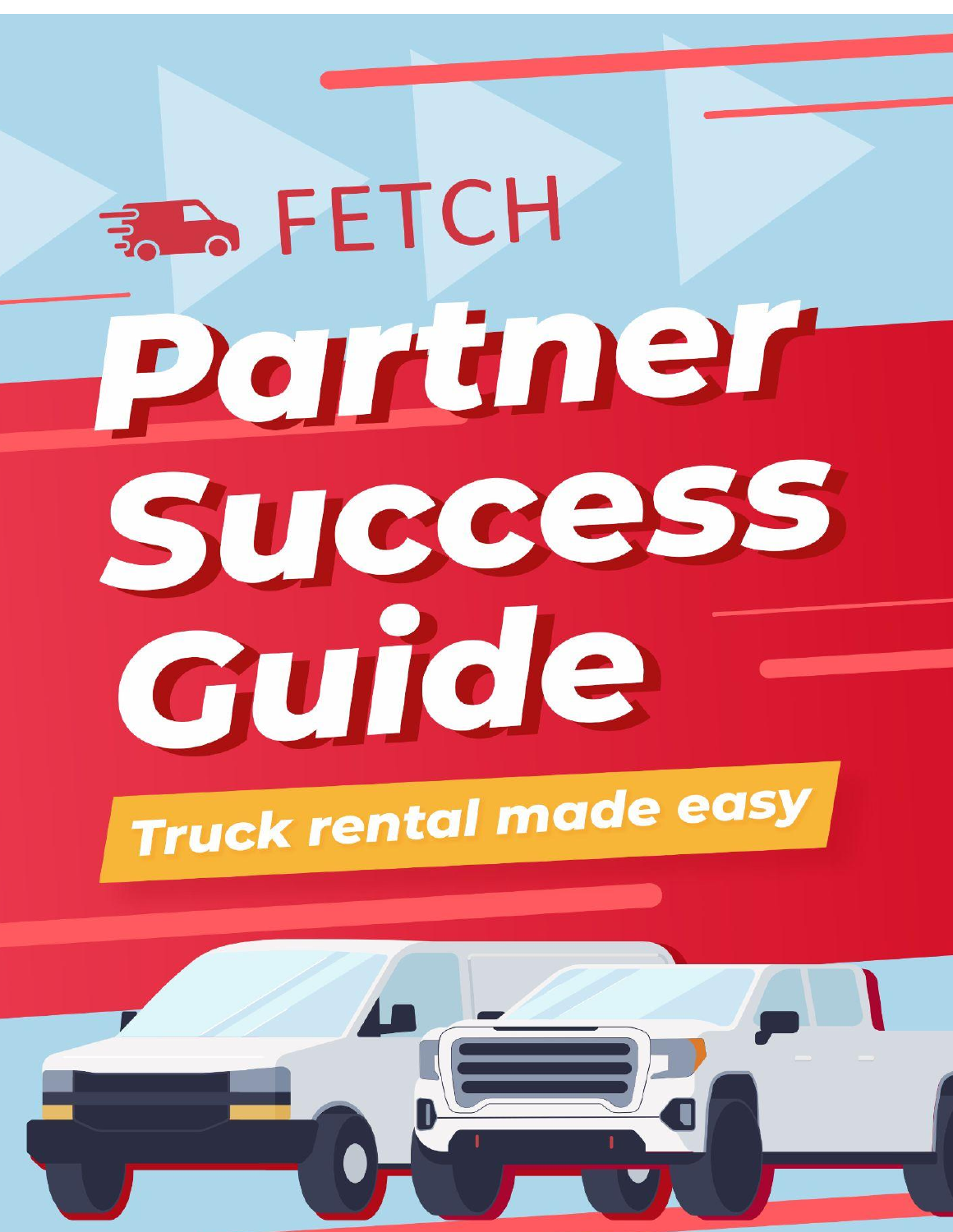### **1. About Fetch**

What we do Our process How you earn

### **2. Partnership Options**

Self-Managed Fetch-Managed

### **3. Maintenance and Support**

Customer Support Filing a Claim **Reservations** 

### **4. Managing Your Dashboard**

Using your Dashboard Adding Vehicles Managing the Calendar

### **5. Reservation Guide**

Before, During, and After

### **6. Parking Best Practices**

Parking Partnership Relocating a Vehicle

### **7. Optimizing Vehicle Availability**

High-Demand Times Preventative Maintenance

### **8. Owner Resources**

Rental Resources Insurance Documents Managing your Vehicle

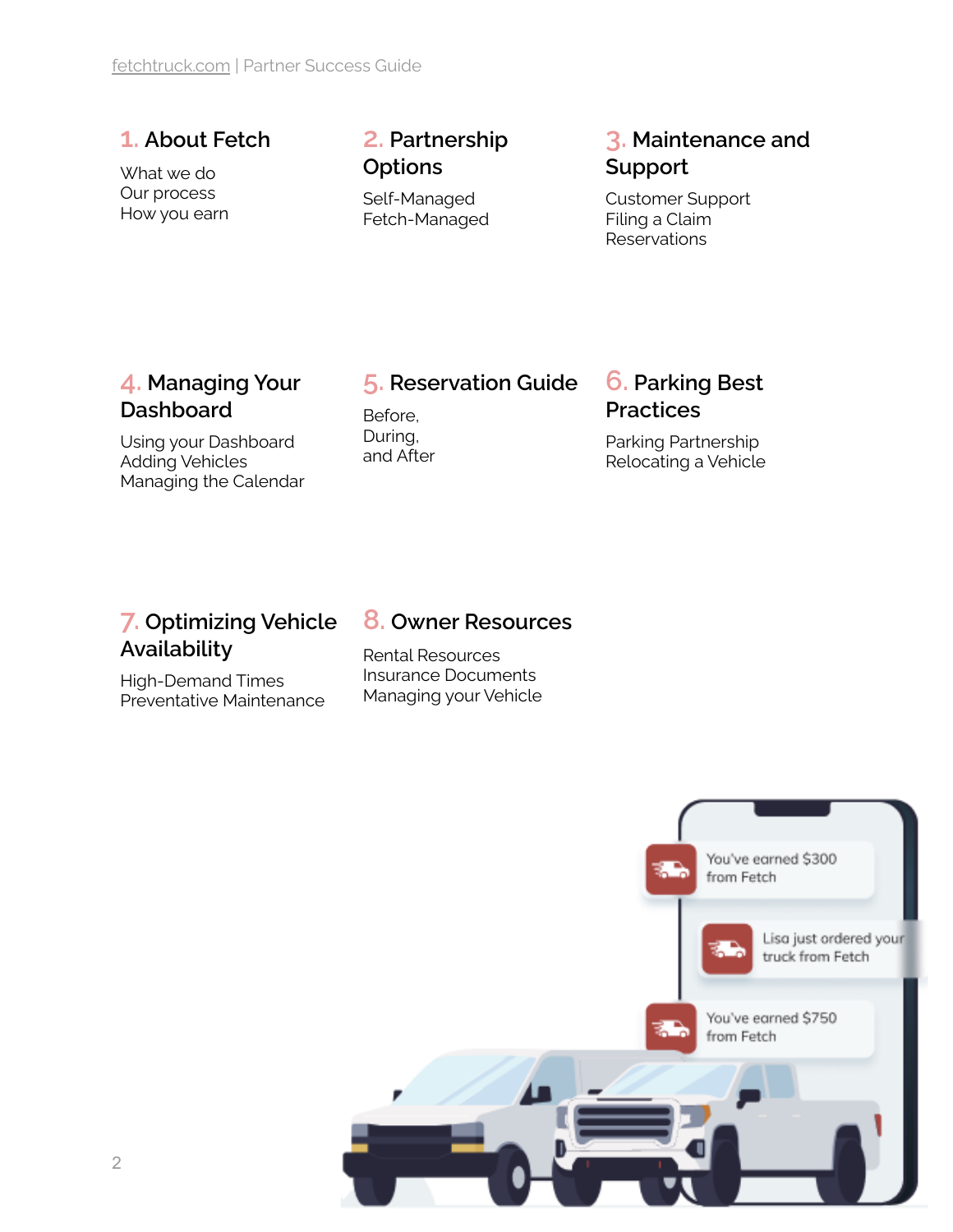# **1. About Fetch**

You have a truck. People want to pay you to rent it. Fetch is a marketplace that enables that interaction to occur completely contactlessly.

Whether you have just a single vehicle you want to make additional revenue on, or you're looking to scale your own fleet rental business, Fetch is all about enabling partners (like you) to maximize earnings on your vehicle and accomplish your goals.

Simply put: we want you to be successful.

This guidebook is your preferred resource to getting launched with Fetch, along with best practices on how to maximize your vehicle earnings.

The Fetch platform specializes in the following vehicle types:

- Pickup Trucks
- 6 ft. Cargo Vans
- 9 ft. Cargo Vans
- 10 ft. Box Trucks
- 12 ft. Box Trucks

Additionally, vehicles must be 12 years old or newer, and have less than 130,000 miles to ensure a high quality experience for our renters.

If you have one of these vehicle types, read on to explore our partnership options for earning passive revenue on your vehicle.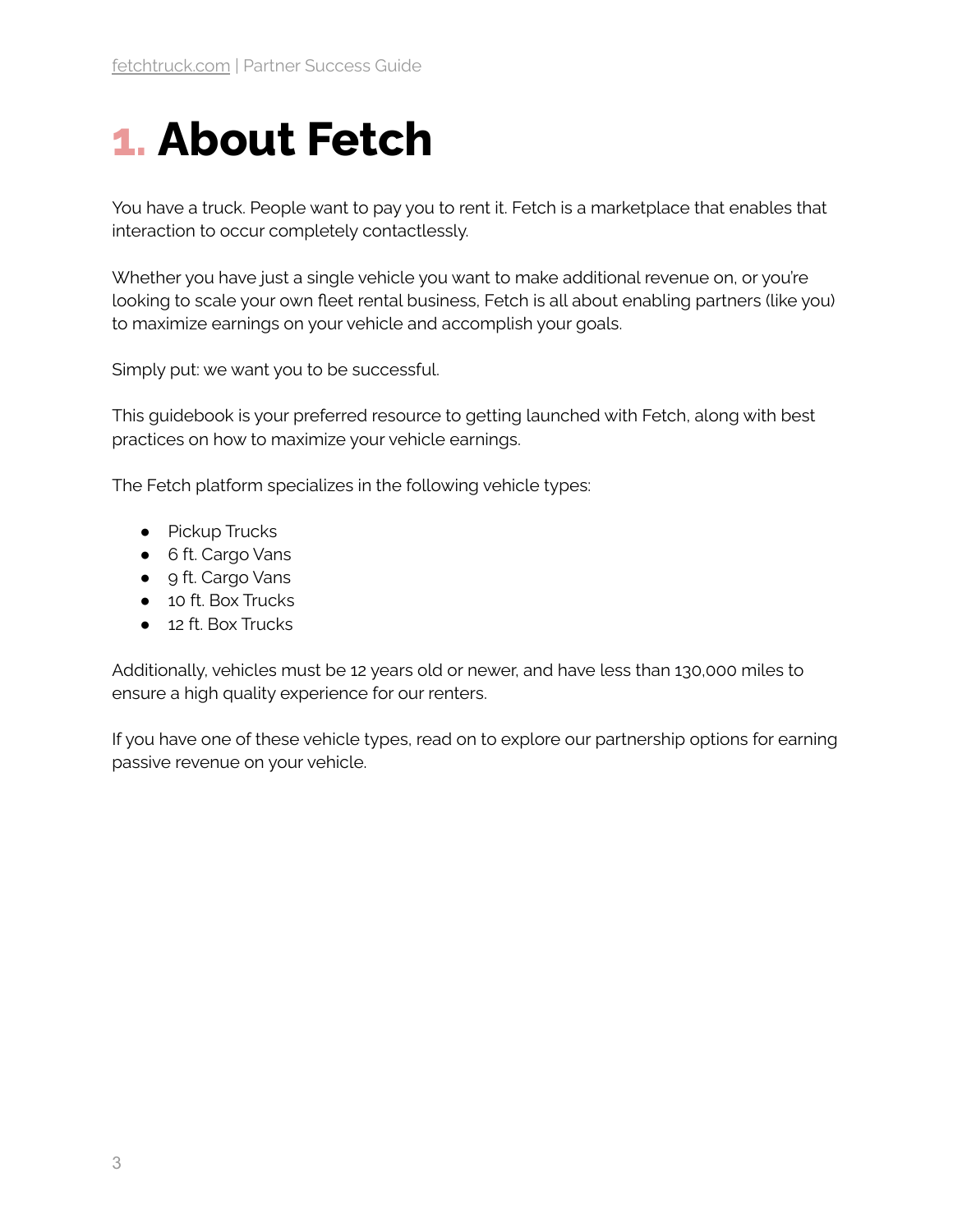# **2. Partnership Options**

Partners have two options when partnering with Fetch: *Self-Managed* and *Fetch-Managed.*

- 1. For guidance on completing your onboarding for the *Self-Managed* option, **keep reading.**
- 2. For information on *Fetch-Managed* scroll down**.**

### **Self-Managed Vehicles - Onboarding Guide**

There are *three* essential steps to complete your onboarding, and start earning with Fetch:

- **1. DigiSure Approval**
- **2. Device Installation**
- **3. Vehicle Listing**

This guide should be your go-to resource for navigating the onboarding process quickly.

### **Step 1: DigiSure Approval**

Vehicles are insured through the DigiSure Protection Package. The first step is for our partner Digisure to approve your owner and vehicle profiles. Once DigiSure approves your information, we'll send you an email notification and ship your device.

#### **You can expect to receive your device 2 to 3 days after your DigiSure approval.**

Read more about the protection plans and DigiSure [here](https://fetchtruck.zendesk.com/hc/en-us/articles/360057690212-Summary-of-owner-protections-plans-and-fees-).

### **Step 2: Device Installation**

Once you receive your Fetch Device, you can begin the installation process.

For the Quick Start device, watch the 5-minute Quick Start [Installation](https://www.youtube.com/watch?v=B_U9kn8JaSk) Demo.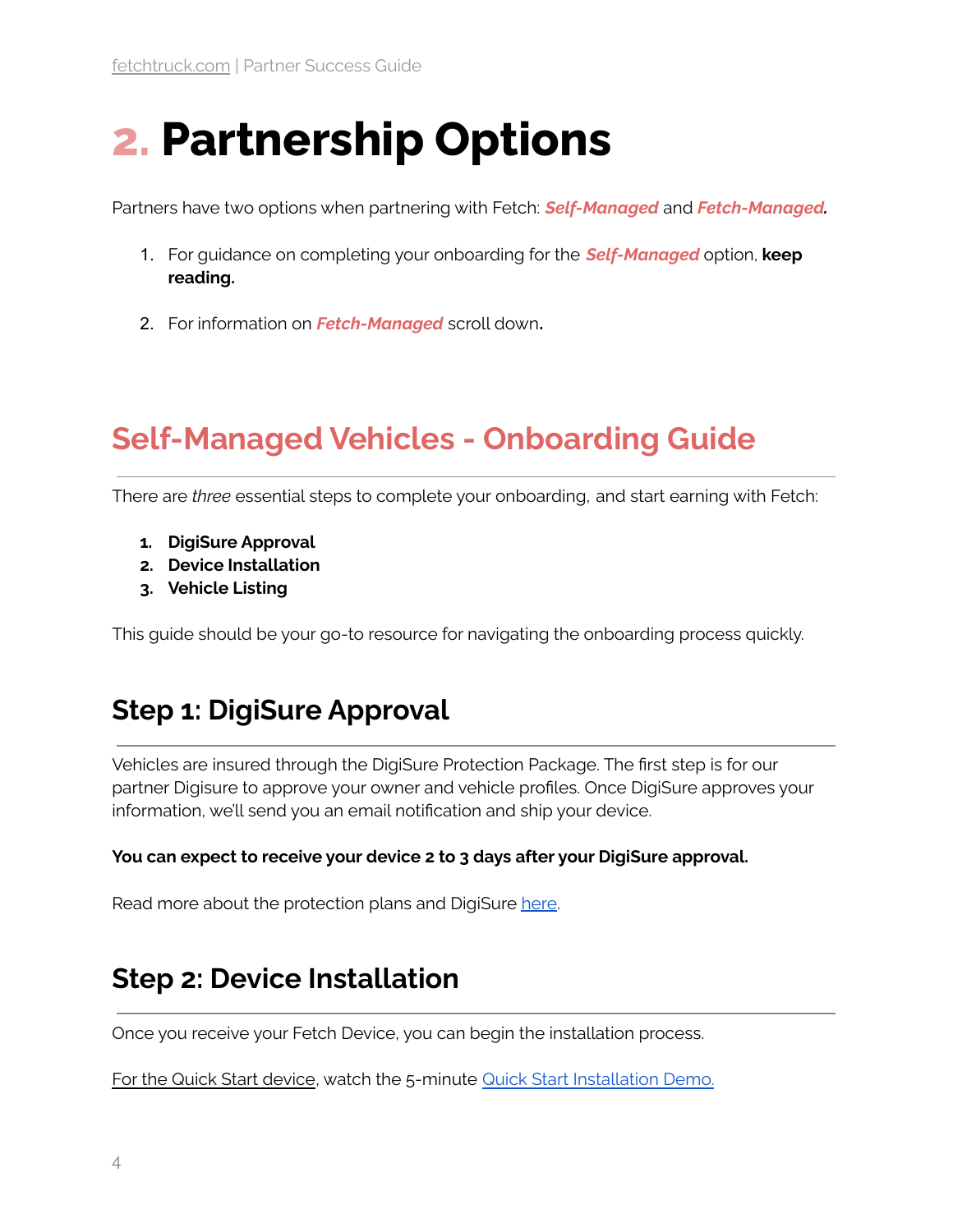For the Pro device, you'll be responsible for contacting a third party to install your device. You can access Fetch installation guides [here](https://fetchtruck.zendesk.com/hc/en-us/articles/360061116651-Fetch-Device-Installation-Guides), and reference our [recommended](https://fetchtruck.zendesk.com/hc/en-us/articles/360060177312-Experienced-Installation-Vendors) installation [vendors](https://fetchtruck.zendesk.com/hc/en-us/articles/360060177312-Experienced-Installation-Vendors) during your search. Any audio stereo and security installation provider can help.

### **Step 3: Listing your Vehicle**

After you have installed your device, you are ready to list your vehicle with Fetch.

You surely have a lot of questions at this point, like:

*How do I get paid? How do I price my vehicle? Where do I determine the parking location? Is my vehicle listed on the Fetch website already? Where can I set the rental schedule for my vehicle? And where can I see how much money I'm earning through Fetch?*

Our **Fetch [Partner](https://fetchtruck.zendesk.com/hc/en-us) Help Site** is your best guide source for finding answers to your questions, and listing your vehicle.

The Partner [Dashboard](https://dashboard.fetchtruck.com/inventory/list) is where you'll monitor your earnings, manage your listed vehicles, and add more to your fleet.

Feel free to take a look at these resources for information on navigating the Dashboard:

- Adding a New [Vehicle](https://fetchtruck.zendesk.com/hc/en-us/articles/360015921031-Adding-a-New-Vehicle)
- **•** Creating a New Parking [Location](https://fetchtruck.zendesk.com/hc/en-us/articles/360015880351-Creating-a-New-Location)
- Creating a Vehicle [Description](https://fetchtruck.zendesk.com/hc/en-us/articles/4419258680333-What-makes-a-good-vehicle-description-)
- **Adding [Additional](https://fetchtruck.zendesk.com/hc/en-us/articles/360015684012-Additional-Products) Products**
- **[Managing](https://fetchtruck.zendesk.com/hc/en-us/articles/360022647092-Vehicle-Calendar) your Vehicle Calendar**
- [Creating](https://fetchtruck.zendesk.com/hc/en-us/articles/360015880371-Creating-Pricing-Models) Pricing Models and Pricing Models Best [Practices](https://fetchtruck.zendesk.com/hc/en-us/articles/360015683952-Pricing-Best-Practices)
- [Monitoring](https://fetchtruck.zendesk.com/hc/en-us/articles/4418682649613-Partner-Dashboard-Analytics) my Revenue
- [Collecting](https://fetchtruck.zendesk.com/hc/en-us/articles/360015683712-Creating-Your-Fetch-Account) my Earnings
- Mobilizing and [Immobilizing](https://fetchtruck.zendesk.com/hc/en-us/articles/360027863751-Mobilizing-Immobilizing-Vehicle) your Vehicle (for Partners with Pro device)

Vehicle information you provided at checkout will automatically be added to your Partner Dashboard once approved. You do not need to add this information a second time (even if your Vehicle Inventory list is empty) unless asked directly by a member of the Fetch team.

Please reach out to [support@fetchtruck.com](mailto:support@fetchtruck.com) for additional support.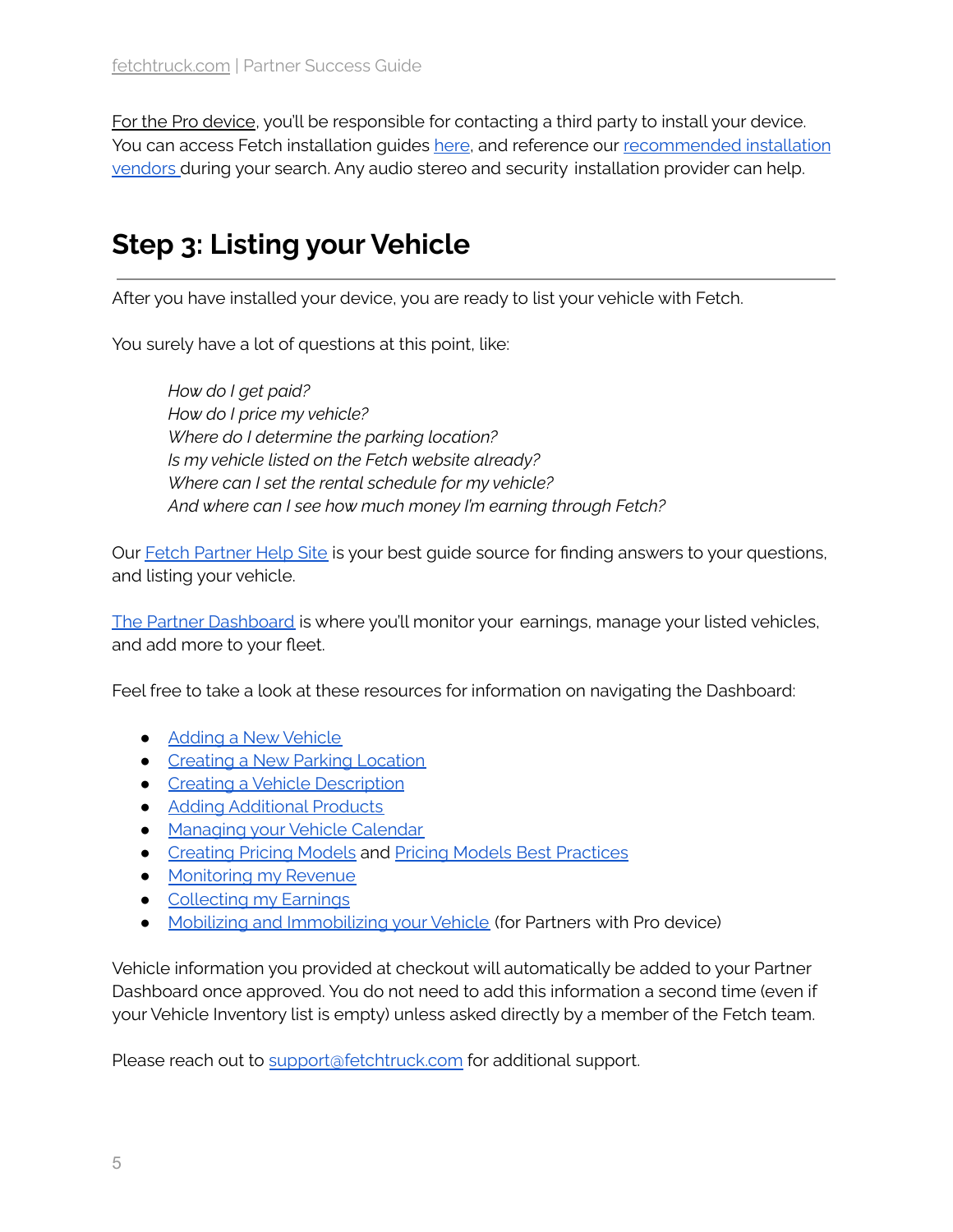### **Fetch Manages Your Vehicle**

*Note: If you did not consign your vehicle to Fetch, feel free skip this section.*

Partners that wish to consign their vehicle to Fetch can select this partnership option. Fetch will manage the ongoing operations of your vehicle, including parking and maintenance.

There are two simple steps to consign your vehicle to Fetch:

- **1. Schedule Consignment Onboarding Call**
- **2. Deliver Vehicle**

### **Step 1: Schedule Consignment Onboarding Call**

If you've inquired about this option, lookout for an email from our Partner Success team. We may ask you questions about your vehicle to determine eligibility and share a link to our calendar to set up an initial onboarding call.

On the call we will walk you through our process, address any questions you have, coordinate receiving your vehicle, and set up your account so you can start earning fast.

Feel free to schedule your call here: <https://calendly.com/d/drt-s4t-897/fetch-partner-onboarding>

### **Step 2: Deliver Vehicle**

Once approved and confirmed by our Partner Success team, the final step is for you to deliver your vehicle. Each consignment is unique, so we will determine the best way forward during your Onboarding Call.

When we receive your vehicle, we will install the Fetch device (enabling contactless rental) and list your vehicle on our marketplace. We'll also manage and maintain your vehicle for you on an ongoing basis, so you can sit back, relax, and enjoy the earnings.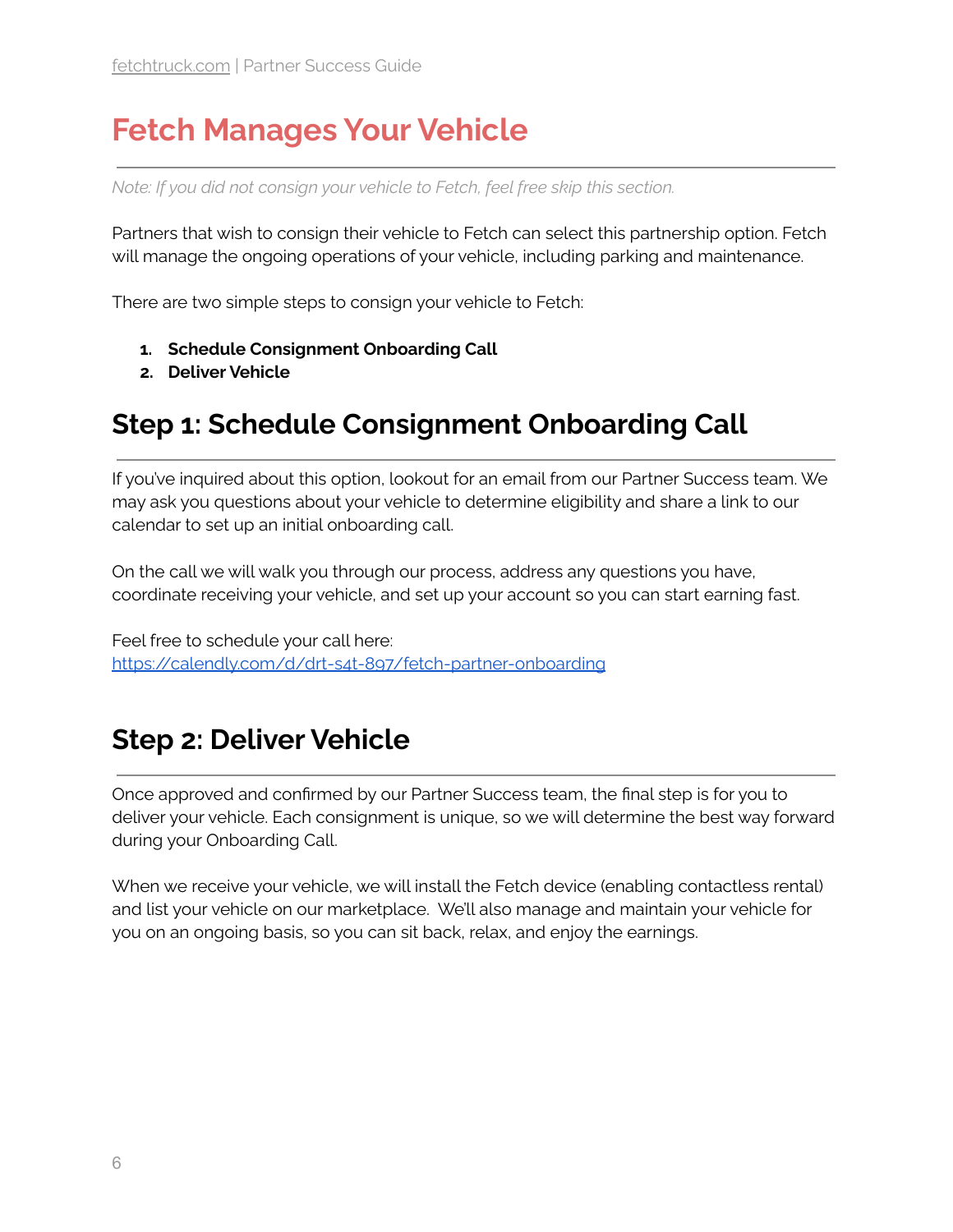# **3. Maintenance and Support**

Partners are responsible for maintaining, regularly cleaning, and managing their vehicles. While the vehicle is being serviced, update the vehicle [calendar](https://fetchtruck.zendesk.com/hc/en-us/articles/360022647092-Vehicle-Calendar) to block out when your vehicle will be unavailable to rent.

For information on Fetch's maintenance [requirements](https://fetchtruck.zendesk.com/hc/en-us/articles/360061547451-Maintenance-Requirements-) and a guide to best practices, please visit our [help](https://fetchtruck.zendesk.com/hc/en-us) site.

Additionally, you may require support periodically to manage your Fetch devices, file a claim, or simply seek information.

Below is a list of several of our common requests from partners:

- How to File a [Claim](https://fetchtruck.zendesk.com/hc/en-us/articles/360060740992-Filing-a-Claim-P2P-Partners)
- Canceling a [reservation](https://fetchtruck.zendesk.com/hc/en-us/articles/360015881071-Canceling-a-Reservation)
- [Putting](https://fetchtruck.zendesk.com/hc/en-us/articles/360014815351-Device-Sleep-and-Stay-Awake-Function) your Fetch device to sleep (and waking it up)
- Summary of [Protection](https://fetchtruck.zendesk.com/hc/en-us/articles/360057690212-Summary-of-owner-protections-plans-and-fees-) Plan and Fees
- and **Additional [Resources](https://fetchtruck.zendesk.com/hc/en-us)**

Should you run into an issue that requires special attention not addressed in this guide, please contact support at [support@fetchtruck.com](mailto:support@fetchtruck.com).

Throughout the onboarding process you may interact with members of our Partner Success team to help you get your vehicle listed.

#### **Once your vehicle is listed, your primary point of contact for answering questions and resolving issues will be our Customer Support team.**

● **Email:** [support@fetchtruck.com](mailto:support@fetchtruck.com)

Our Customer Support team is available during standard business hours, while our Partner Success team only has limited availability Monday through Friday. To avoid unnecessary delays, please direct your questions to Customer Support after your vehicle has been listed.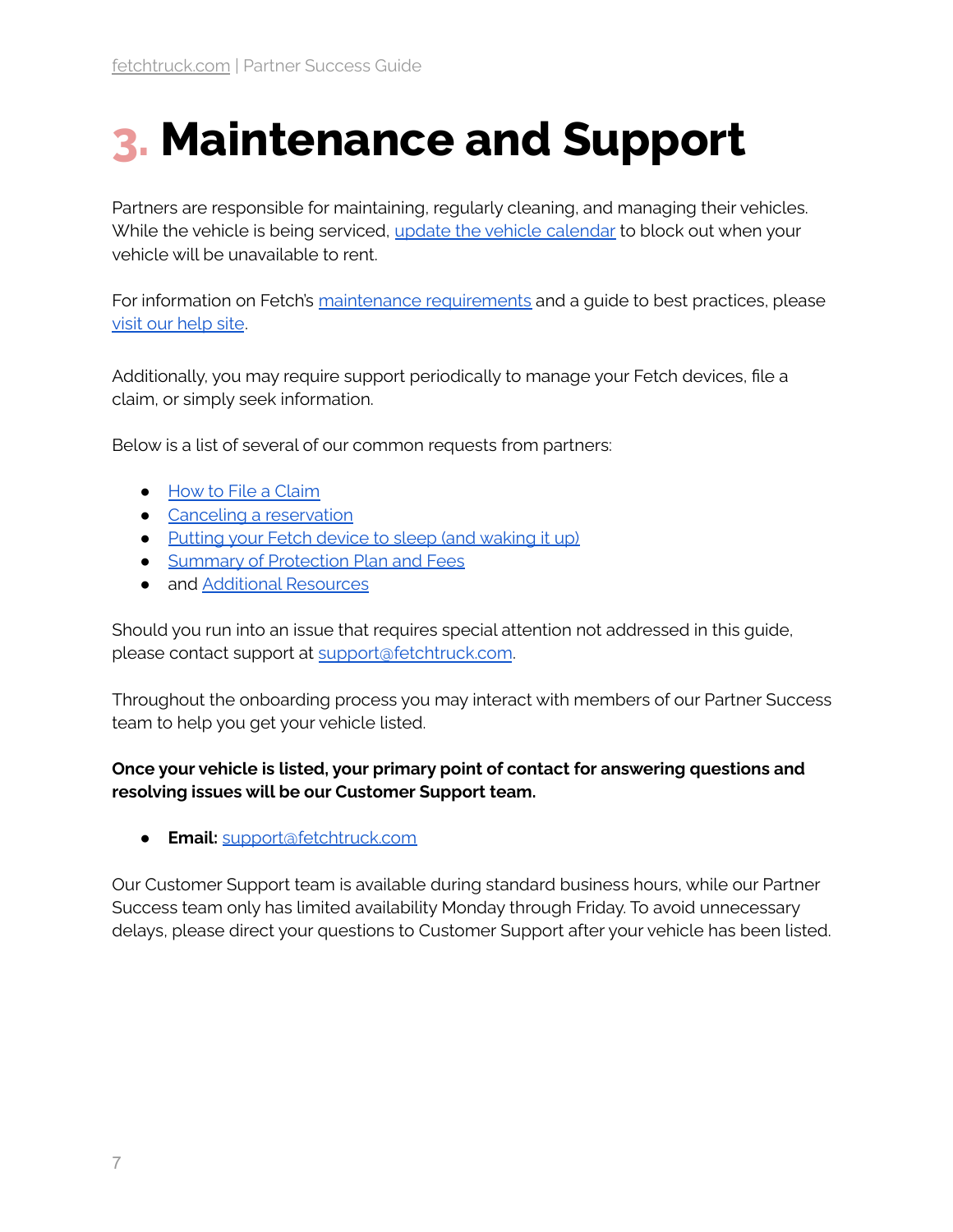# **4. Managing your Dashboard**

Fetch makes it easy for you to add vehicles to your fleet, and manage your current inventory. Any information you put in this dashboard will enable our customer support team to successfully interact with customers, and will ensure the customer has an excellent experience.

The Dashboard is easy to use, as you can reference this video on managing the information contained within it:



#### Partner [Dashboard](https://www.loom.com/share/3ae33774c6b44dd28c5129dcbac6b5f0) Demo - Watch Video

The Dashboard also allows you to manage additional information like pricing models, vehicle location descriptions, etc.

Please reference these documents for best practices on …

- How to Use your [Dashboard](https://fetchtruck.zendesk.com/hc/en-us/articles/4418682649613-Partner-Dashboard-Analytics)
- Creating a Location [Description](https://fetchtruck.zendesk.com/hc/en-us/articles/4422745898381-Creating-a-Location-Description)
- [Creating](https://fetchtruck.zendesk.com/hc/en-us/articles/360015880371-Creating-Pricing-Models) Pricing Models
- **[Managing](https://fetchtruck.zendesk.com/hc/en-us/articles/360022647092-Vehicle-Calendar) your Vehicle Calendar**
- Adding a New [Vehicle](https://fetchtruck.zendesk.com/hc/en-us/articles/360015921031-Adding-a-New-Vehicle)
- **Creating a New [Location](https://fetchtruck.zendesk.com/hc/en-us/articles/360015880351-Creating-a-New-Location)**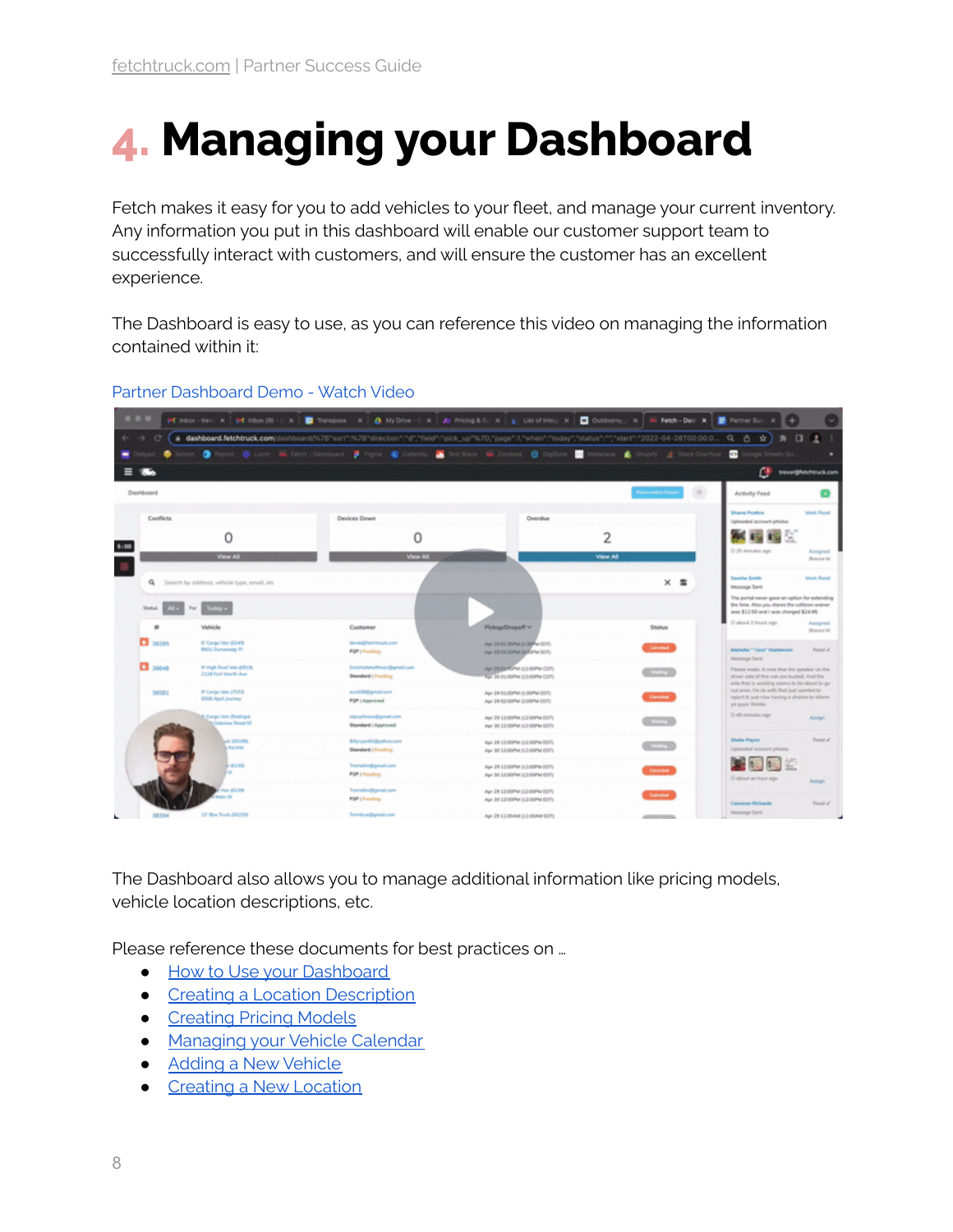# **5. Reservation Guide**

Now that your vehicle is listed, you could be only moments away from your first rental.

When customers search for a rental vehicle, this is [what](https://fetchtruck.zendesk.com/hc/en-us/articles/115004165867-How-Fetch-Works-2-minute-video-) they will see.

As the vehicle owner, there are a few things you should know before, during and after a reservation is complete on Fetch.

### **Before a Reservation**

Once a customer books your vehicle for rental, you'll receive a notification from Fetch. Unlike other car sharing services, our customer support team will approve reservation requests on your behalf.

If the vehicle is **not** available for rental during that time, **not** at the designated location, or if the key is **not** properly located in the vehicle (for Pro Package installations) or in the lockbox (for Quick Start installations), please contact support at [support@fetchtruck.com.](mailto:support@fetchtruck.com)

Every customer provides Fetch payment info and vehicle images during check-in and out.

### **During a Reservation**

Customers that have issues during the rental process will contact our Customer Support team with any issues they may encounter during a rental. Our Customer Support team will only contact you in the event that there is an issue with the vehicle that requires your assistance.

While the reservation is in process, nothing is required from you.

#### **Owners should not**:

- Start a reservation early
- Cancel a reservation
- End a reservation early
- Lock or unlock the vehicle remotely
- Immobilize the vehicle remotely (for Partners with the Pro Package installation)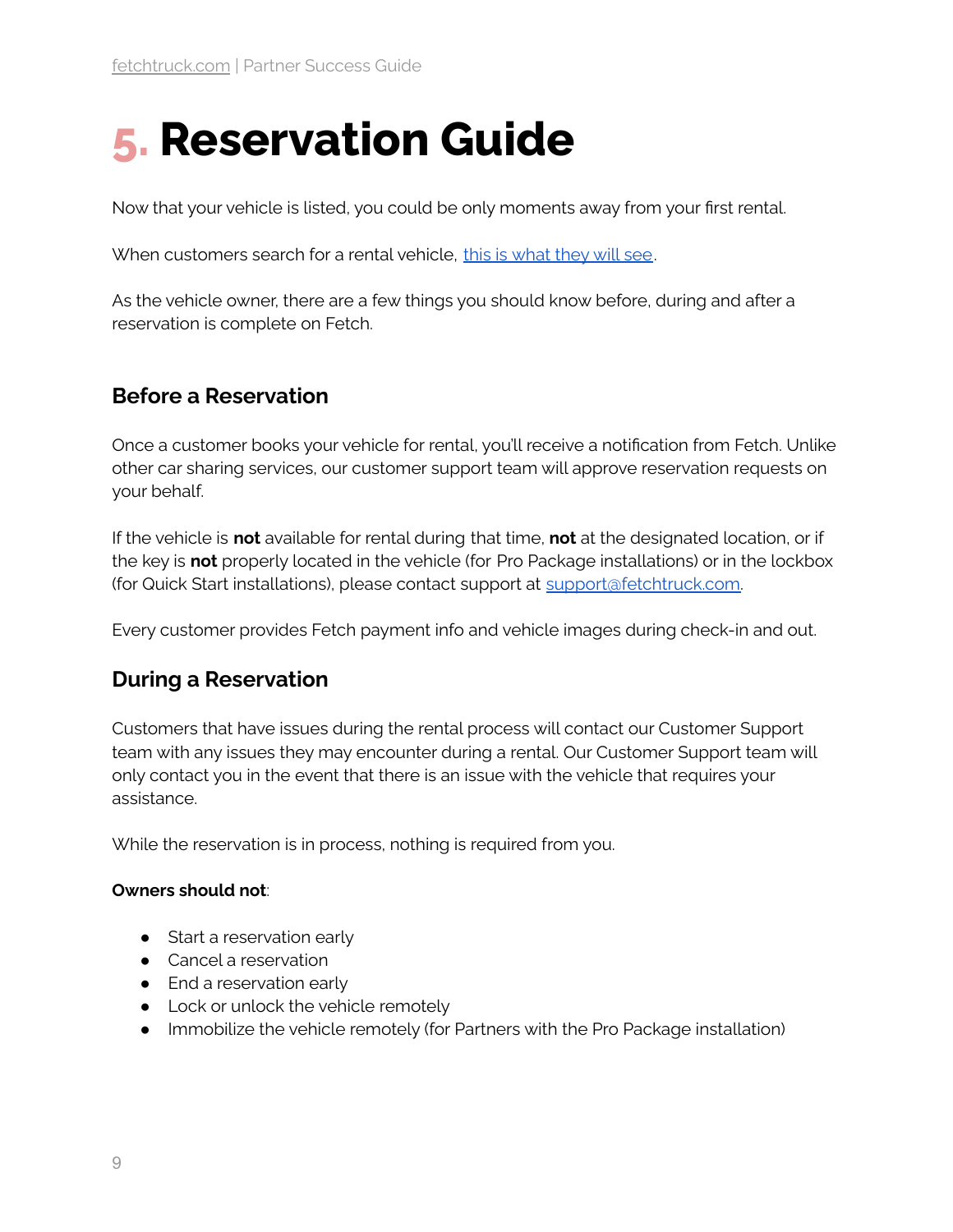### **After a Reservation**

Once your rental is complete, please inspect the vehicle for cleanliness and damage to prepare the vehicle for its next rental. Generally, disposing of leftover trash and vacuuming remaining dirt will suffice; however, if a vehicle is returned excessively dirty, please refer to this [cleanliness](https://fetchtruck.zendesk.com/hc/en-us/articles/360015881011-What-To-Do-If-A-Vehicle-Is-Returned-Dirty) guide. If you discover [damage](https://fetchtruck.zendesk.com/hc/en-us/articles/360015880931-What-To-Do-If-You-Discover-Vehicle-Damage) to the vehicle, please follow this damage guide to report the incidence.

Additionally, if you are using a Fetch Quick Start device package, you should reset the pin to your vehicle lockbox and update the pin code in the Partner Dashboard for the listed vehicle (*for partners with Quick Start Device*).

*How do you get paid?* You'll need to share your banking information in order for us to distribute your rental earnings. Please reference the article on [collecting](https://fetchtruck.zendesk.com/hc/en-us/articles/360015683712-Creating-Your-Fetch-Account) your earnings as a necessary step to receiving payment.

For questions regarding rental transactions, please contact Customer Support: [support@fetchtruck.com.](mailto:support@fetchtruck.com)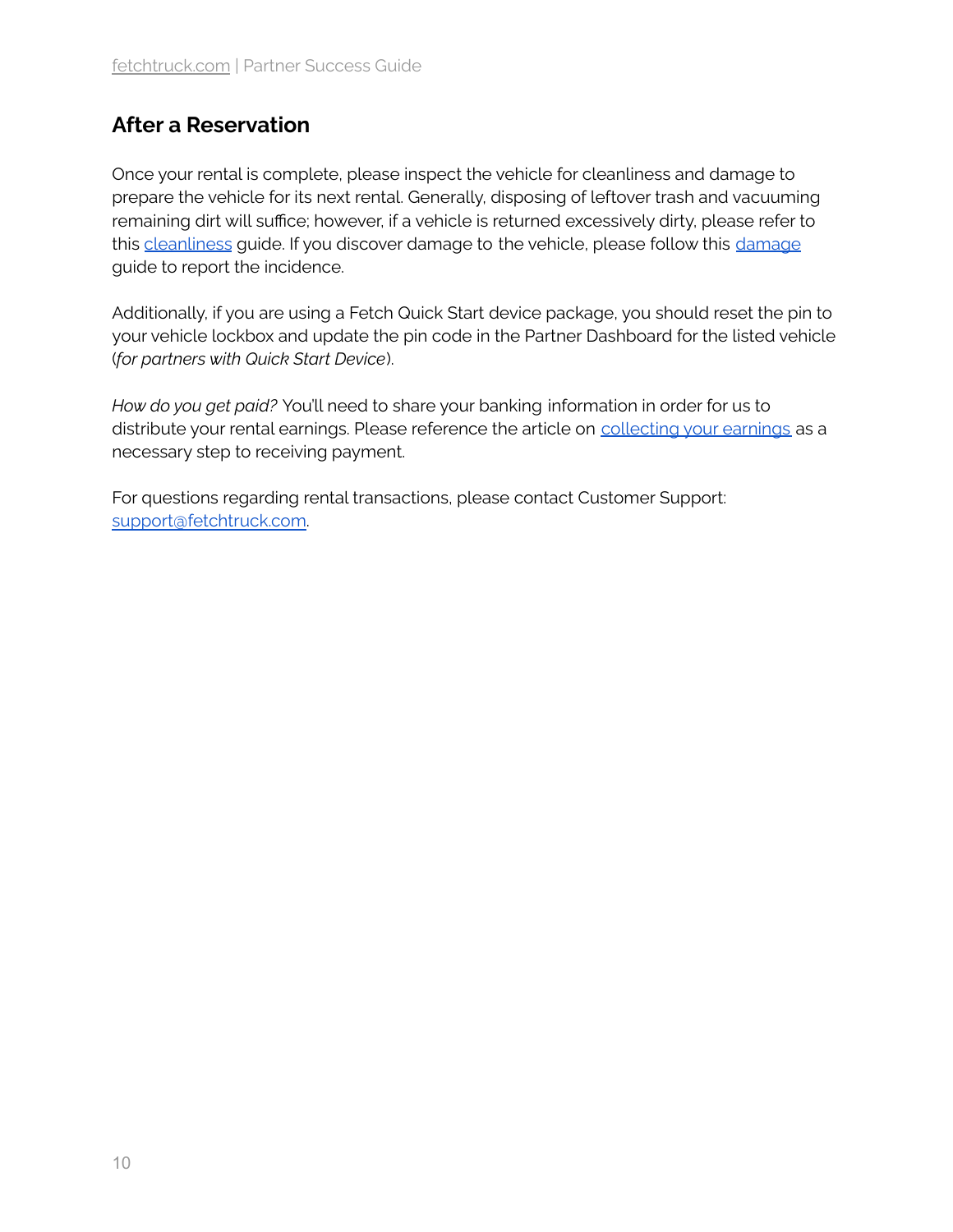# **6. Parking Best Practices**

While you can park your vehicle anywhere (whether at your house, place of work, or a friend's business) certain locations in your market attract more customer demand.

As the vehicle owner, you have the freedom and flexibility to optimize where you park the vehicle. This matters; consider that customers typically select vehicles by location and will often choose vehicles closest to where they will ultimately need them.

**You may try contacting a local business to negotiate a parking rental agreement.** The below businesses are a great starting point:

- Local hardware stores
- Self-Storage facilities
- Local furniture outlets
- Apartment and multi-family buildings

Additionally, if your current location isn't achieving your revenue goals, **you may try re-locating your vehicle to a more populated area.**

We've partnered with [Neighbor.com](https://www.neighbor.com/) to give partners access to low cost and in-demand parking options in your market. You can rent parking in local hotspots for as low as \$50 a month.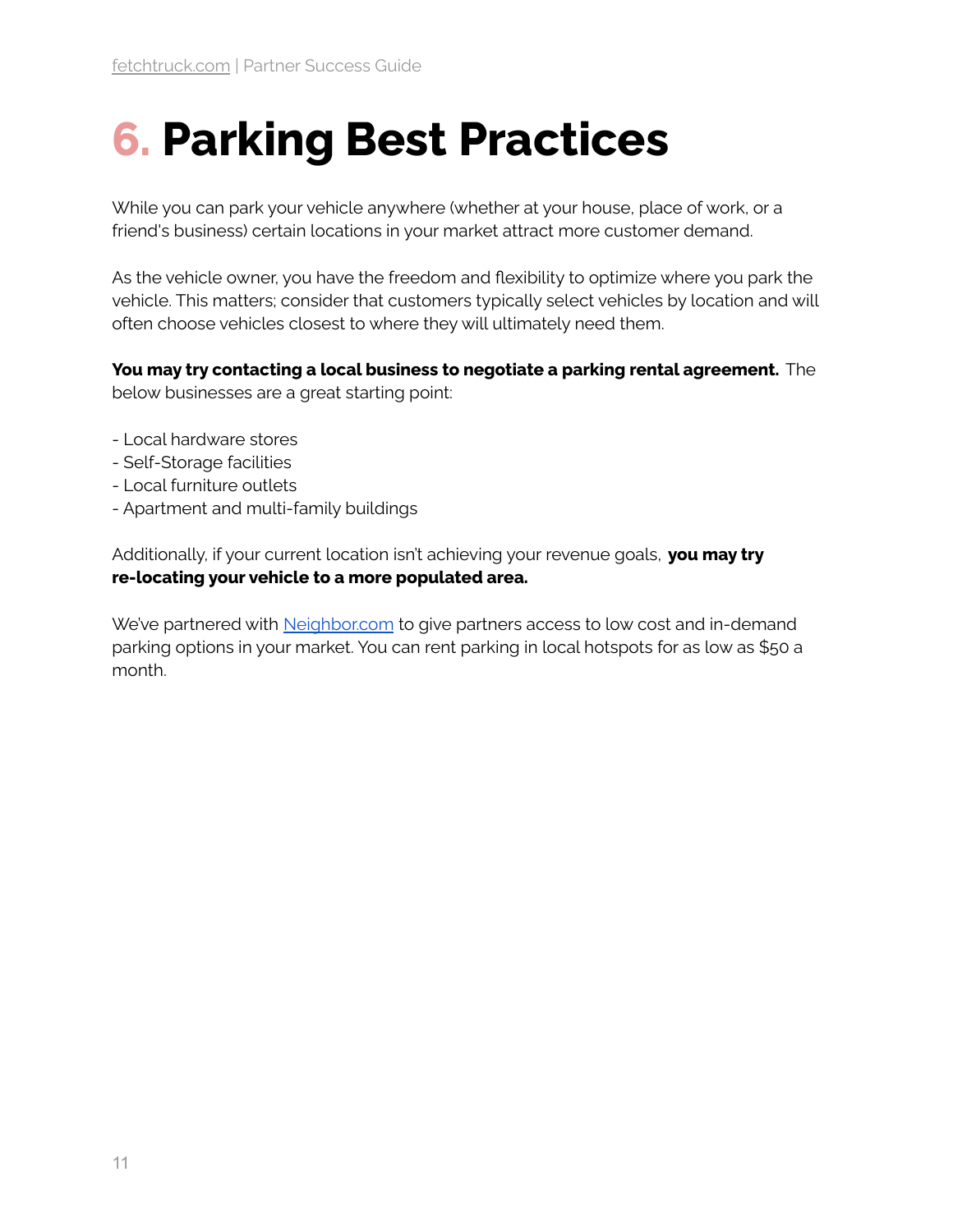# **7. Optimizing Vehicle Availability**

Perhaps the biggest impact to your earning potential with Fetch are the number of days your vehicle is available for rental.

While you have the ability to use your vehicle for your own personal use, this will limit the amount of rental revenue you're able to earn. Vehicles listed for nearly 100% of the time can earn up to \$1,800 a month (with some earning over \$2,100 at certain locations).

#### **Ensuring that your vehicle is listed often and is available on weekends will give you the best chance to maximize your earnings.**

Maintenance on your vehicle can also eat into your earnings. Vehicles in maintenance are unlisted from the platform temporarily and unavailable for rent.

The good news is that much of this can be prevented.

#### **We recommend performing standard maintenance on your vehicle every 90 days and conducting a full inspection every 12 months.**

Ensuring your vehicle is up to date on maintenance keeps your vehicle listed for longer, giving renters more access to your vehicle.